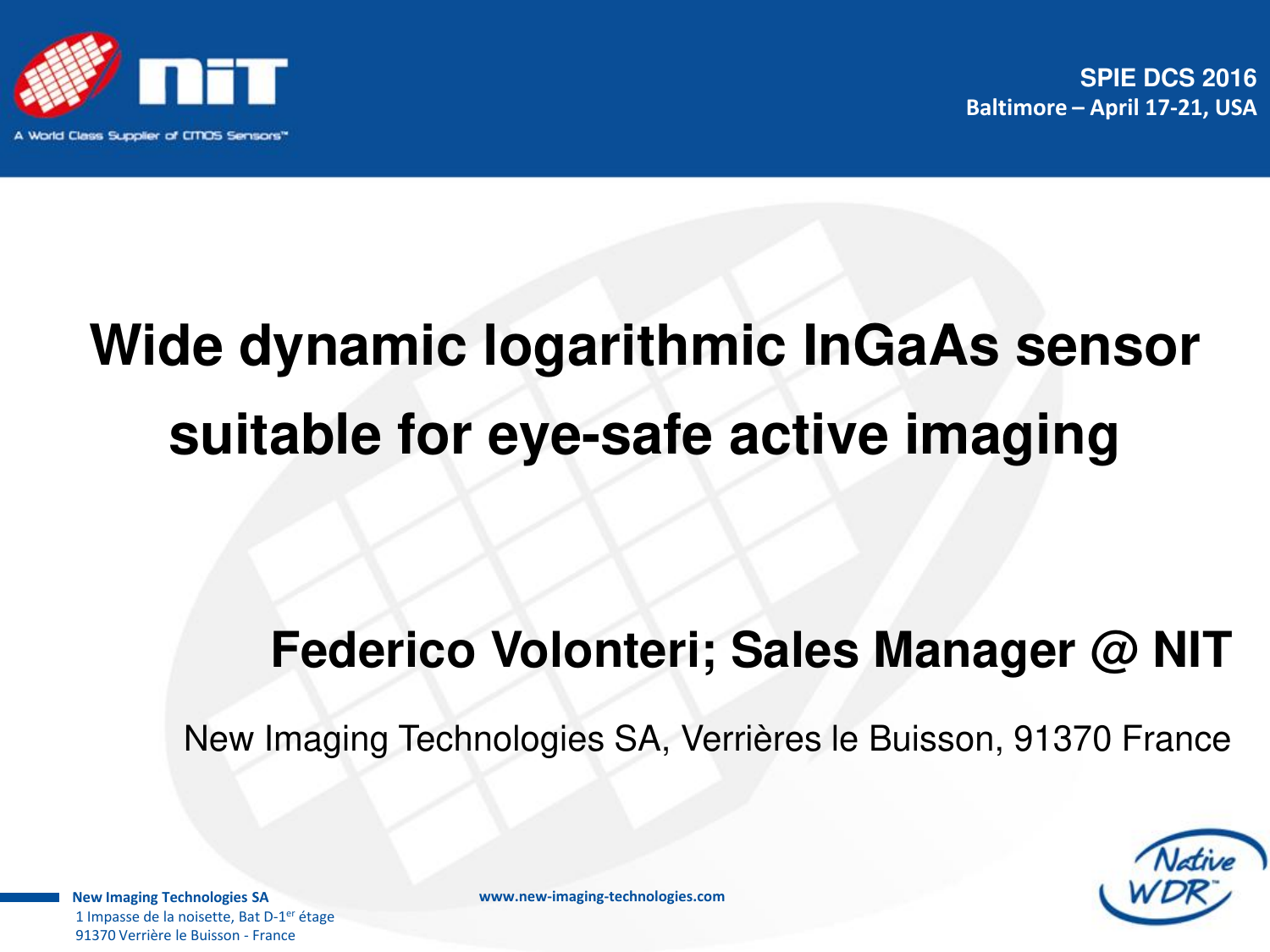

# Presentation Agenda

- ❖ Active Imaging Scenarios
- ❖ Basic requirements on Active Imaging
- $\diamond$  **NIT's logarithmic ROIC for InGaAs sensor**
- Analysis of ROIC's behavior under short gating
- Conclusion: NIT Solution for Short Gated Active Imaging



**New Imaging Technologies SA**  1 Impasse de la noisette, Bat D-1<sup>er</sup> étage 91370 Verrière le Buisson - France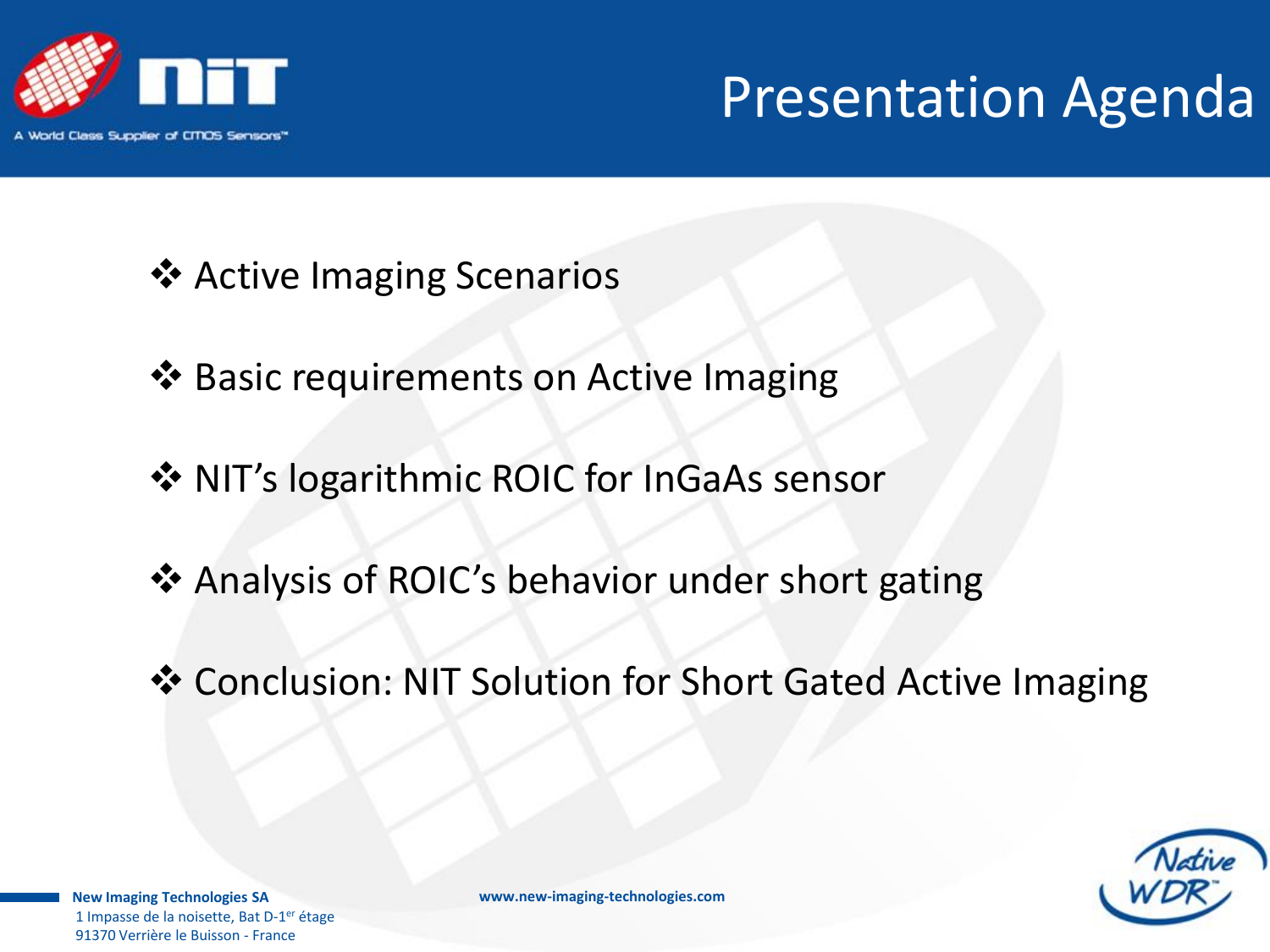

# Active Imaging Scenarios

### **Continuous Illumination for**

- $\checkmark$  (covered) surveillance at night
- $\checkmark$  wavelength based discrimination capability

### **Pulsed Illumination for**

- $\checkmark$  (covered) surveillance at day/night
- $\checkmark$  retrodiffusion suppression by distance indexed gating
- $\checkmark$  low interception probability
- $\checkmark$  target designation/recognition









**New Imaging Technologies SA**  1 Impasse de la noisette, Bat D-1<sup>er</sup> étage 91370 Verrière le Buisson - France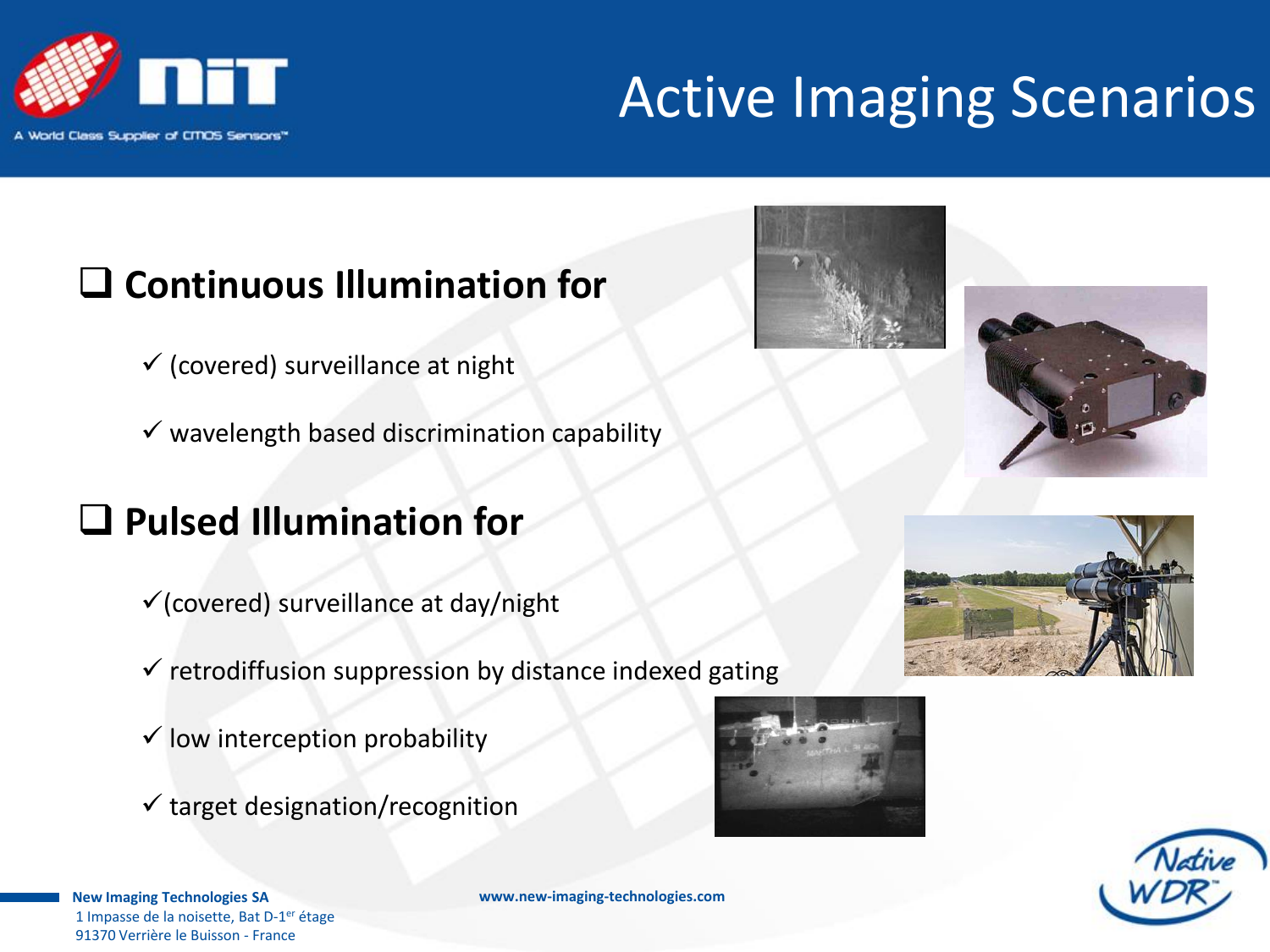

# Basic Requirements on Imaging Sensor

### **Under Continuous Illumination**

- $\checkmark$  High dynamic range against NEAR-FAR effect
- $\checkmark$  Low noise for lower illumination power
- $\checkmark$  Low dark current for long exposure time

### **Under Pulsed Illumination**

- $\checkmark$  Short exposure time with good shutter efficiency
- $\checkmark$  Low triggering delay
- Low Jitter
- $\checkmark$  High dynamic range with no blooming
- $\checkmark$  Ambient background suppression









**New Imaging Technologies SA**  1 Impasse de la noisette, Bat D-1<sup>er</sup> étage 91370 Verrière le Buisson - France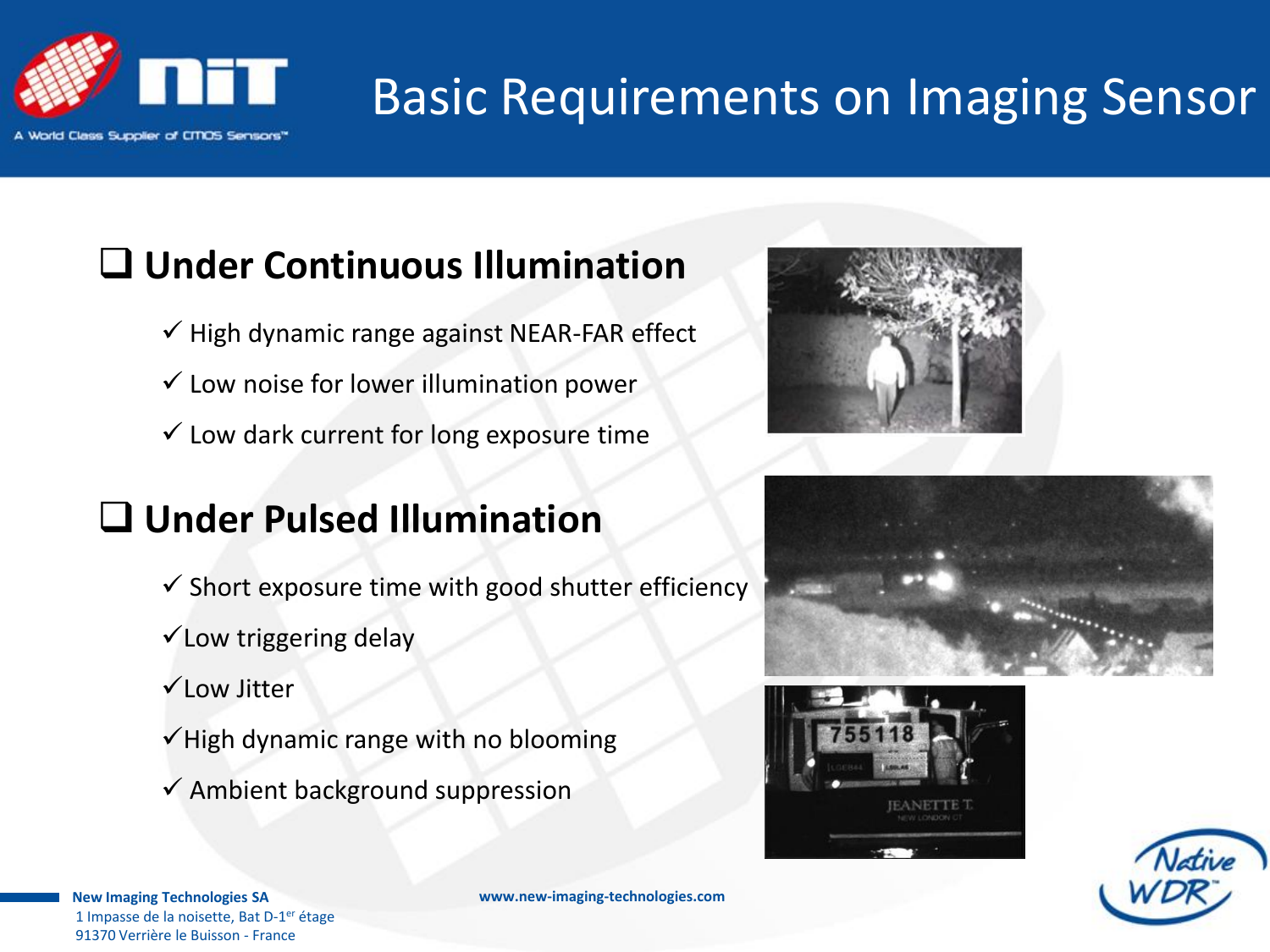

### Active Imaging needs WDR 1 I2 Tube Gated Active Imaging



1 Impasse de la noisette, Bat D-1<sup>er</sup> étage 91370 Verrière le Buisson - France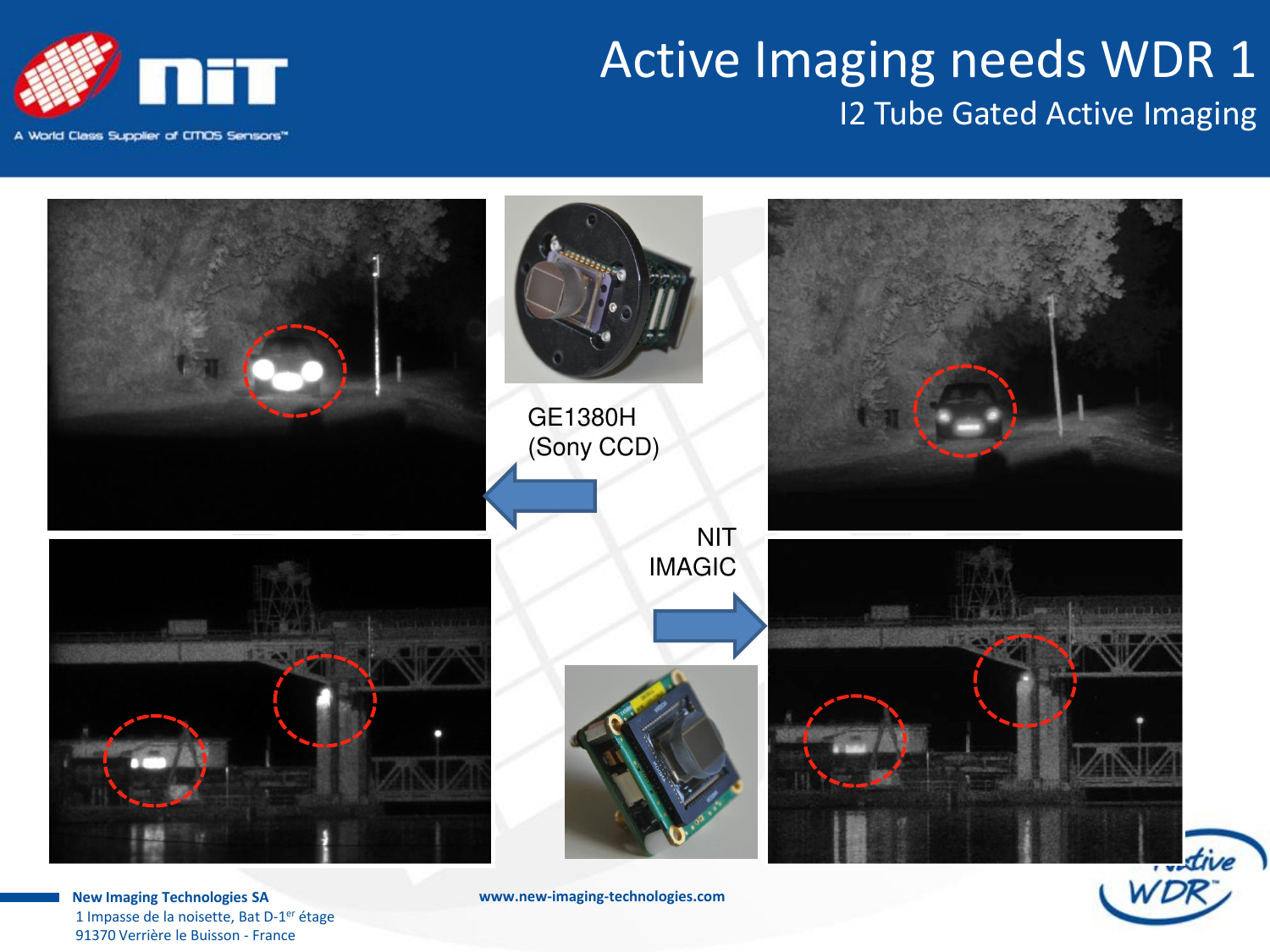

## Active Imaging needs WDR 2

#### Continuous active imaging with NIT Widy InGaAs Sensor



- **Proprietary InGaAs photodiode array**
- • **Active dark current reduction**
- • **Active Cross-Talk suppression**
- • **3 international patents filed**
- • **Photodiode generates active voltage signal**
- • **Very precise/repeatable logarithmic response**
- • **High uniformity due to forward biasing**
- • **Simple design for > 120dB instant DR**

#### **Adequate for**

#### **continous illumination active imaging**





**New Imaging Technologies SA**  1 Impasse de la noisette, Bat D-1<sup>er</sup> étage 91370 Verrière le Buisson - France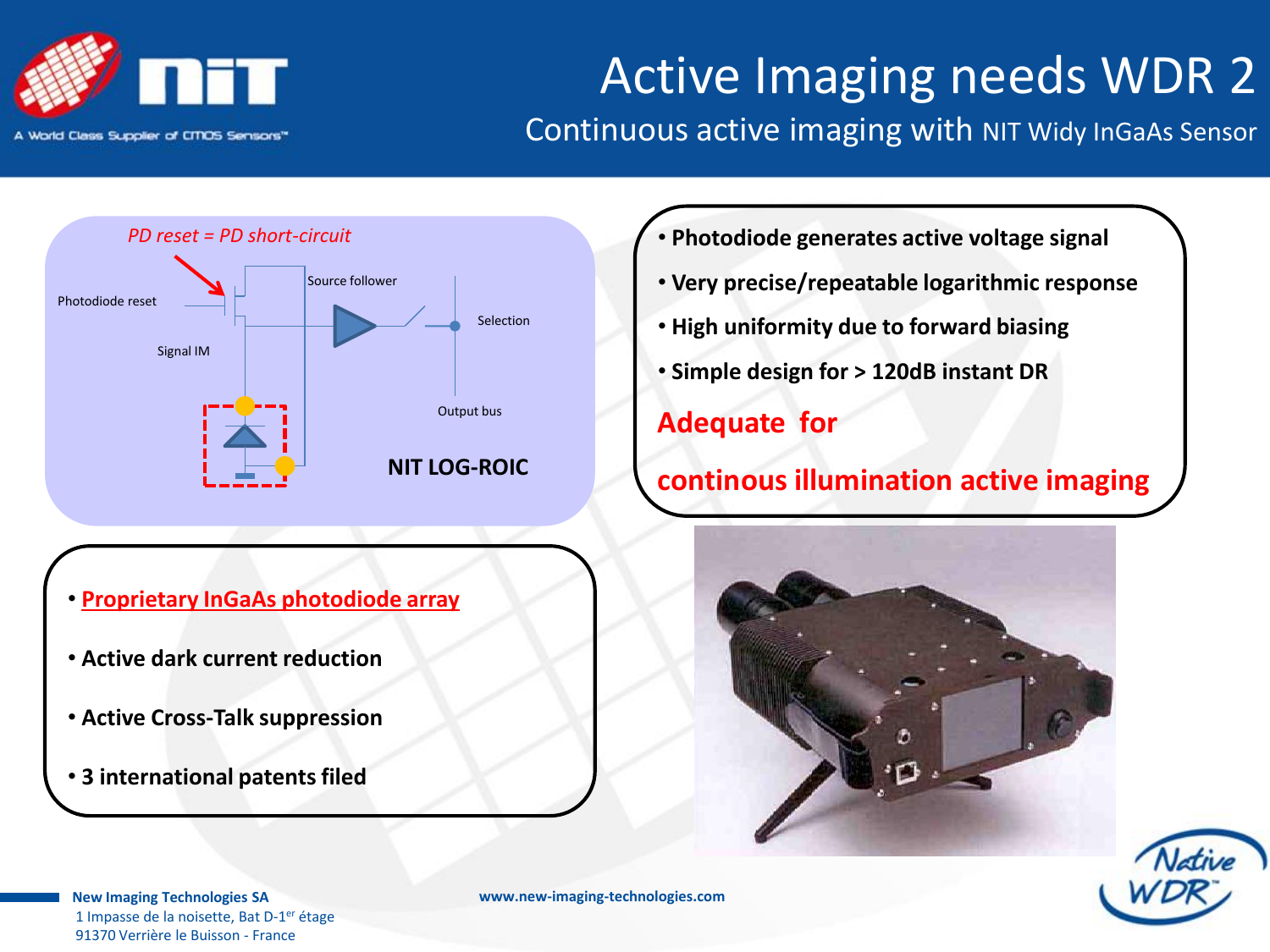









- • **Fundamentally voltage based designs**
- • **KTC & 1/f noise can be compensated by CDS (ITR)**
- • **1/f noise can be a problem with long exposure**
- • **What is the impulse response ??**
- • **How to do simple analysis ??**

**New Imaging Technologies SA**  1 Impasse de la noisette, Bat D-1<sup>er</sup> étage 91370 Verrière le Buisson - France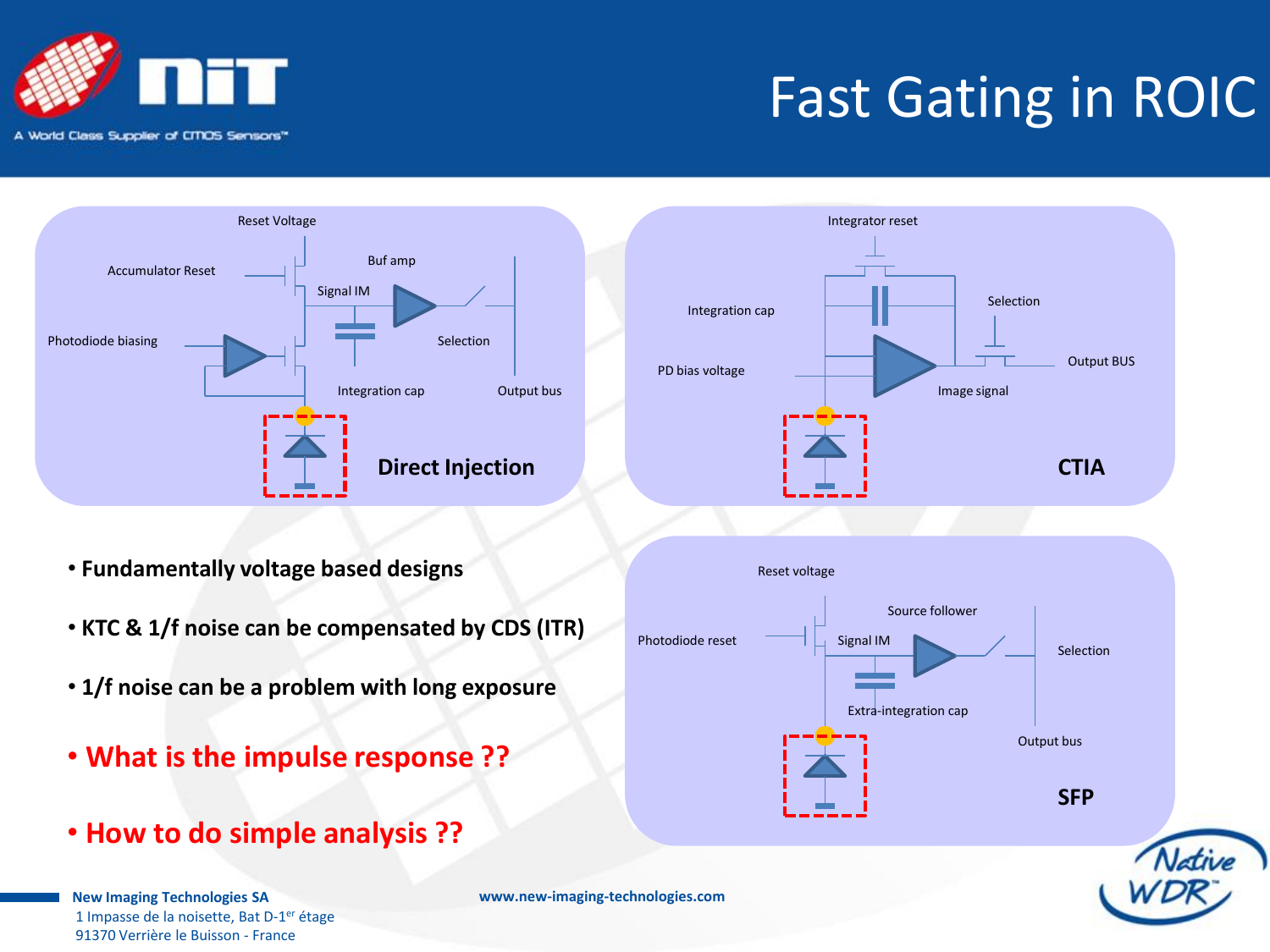

### How to analyze ROIC with fast gating Companion model based method

#### **For efficient & powerful design, we need**

- $\checkmark$  More general design guidance analysis
- $\checkmark$  Simple modelling giving optimization possibility

#### **Most of pixel design is based on Gm-C structures**

- $\checkmark$  impulse width is small (in general)
- $\checkmark$  circuit evolution is similar to one time step in SPICE simulation



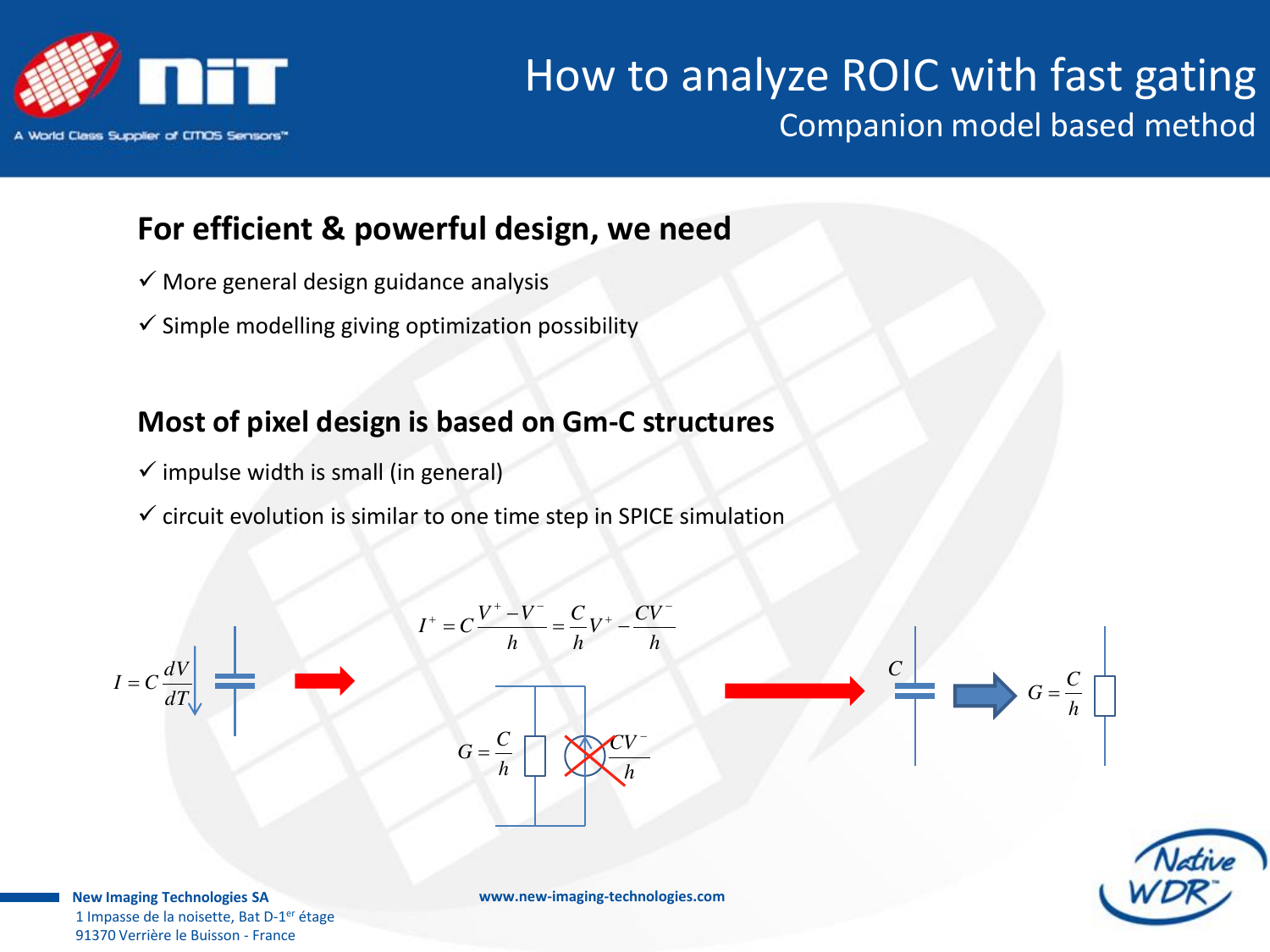

### Injection Efficiency of CTIA under gating

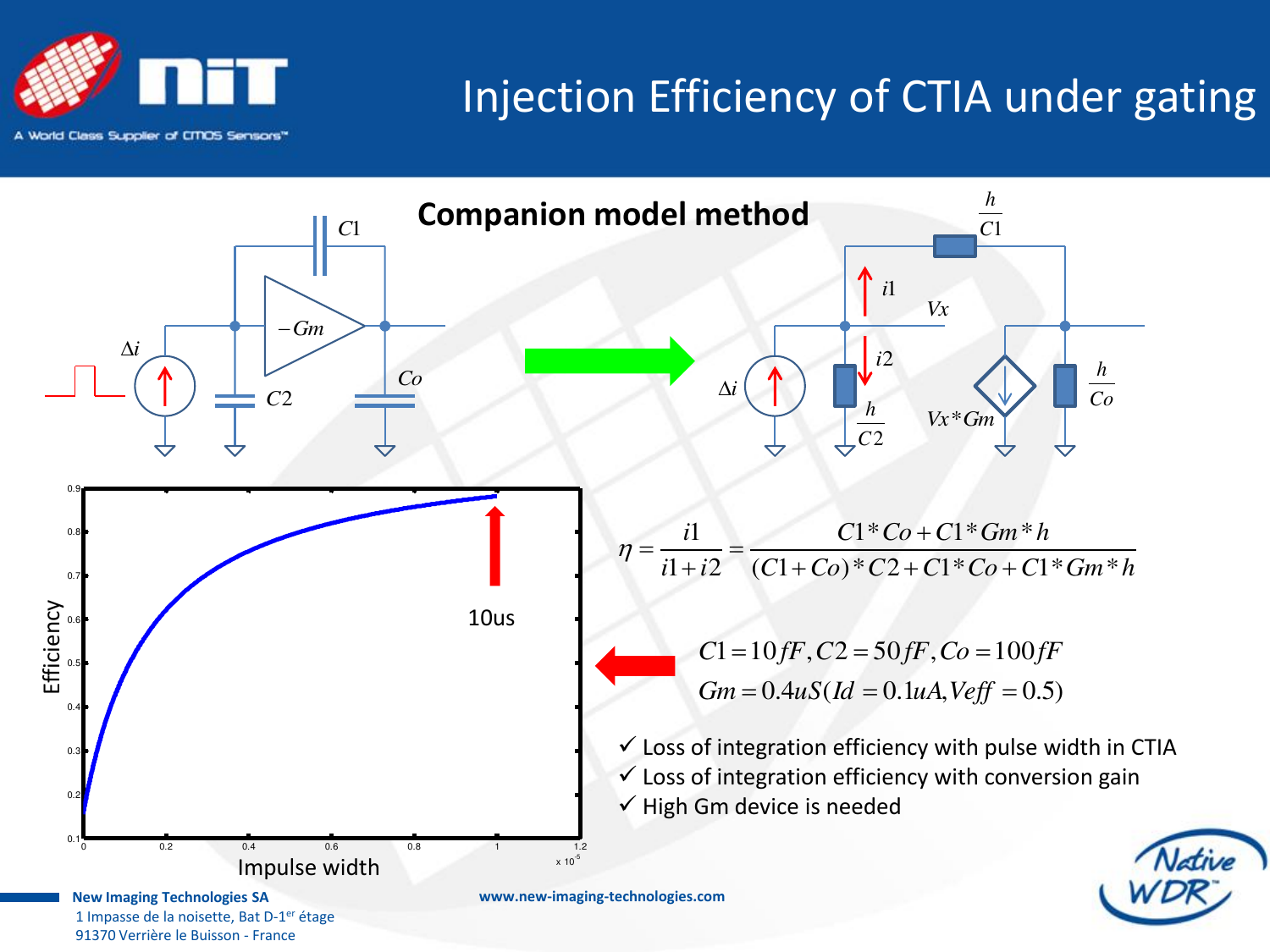







- **3 in-pixel memory for true CDS**
- **Flexible control for multi-mode operation**
- **Short exposure time (<200ns possible)**
- **Low noise (<150 electrons)**
- **Low power consumption**



**New Imaging Technologies SA**  1 Impasse de la noisette, Bat D-1<sup>er</sup> étage 91370 Verrière le Buisson - France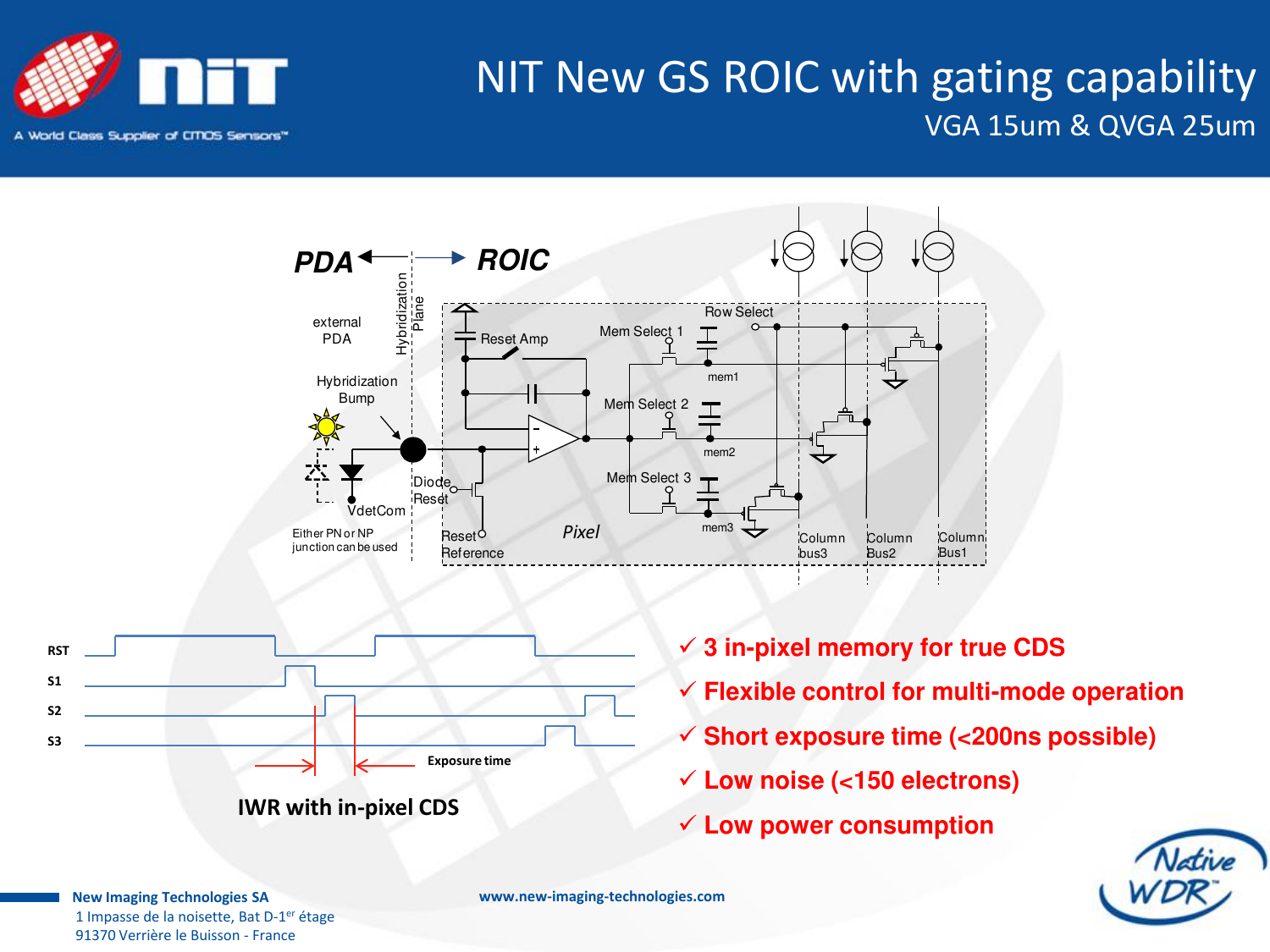

### Injection Efficiency of SFP under gating



- **100% integration efficiency**
- **Low conversion gain**
- **SF noise is critical !**
- **Compatible with NIT Logarithmic Pixel design**



**New Imaging Technologies SA**  1 Impasse de la noisette, Bat D-1<sup>er</sup> étage 91370 Verrière le Buisson - France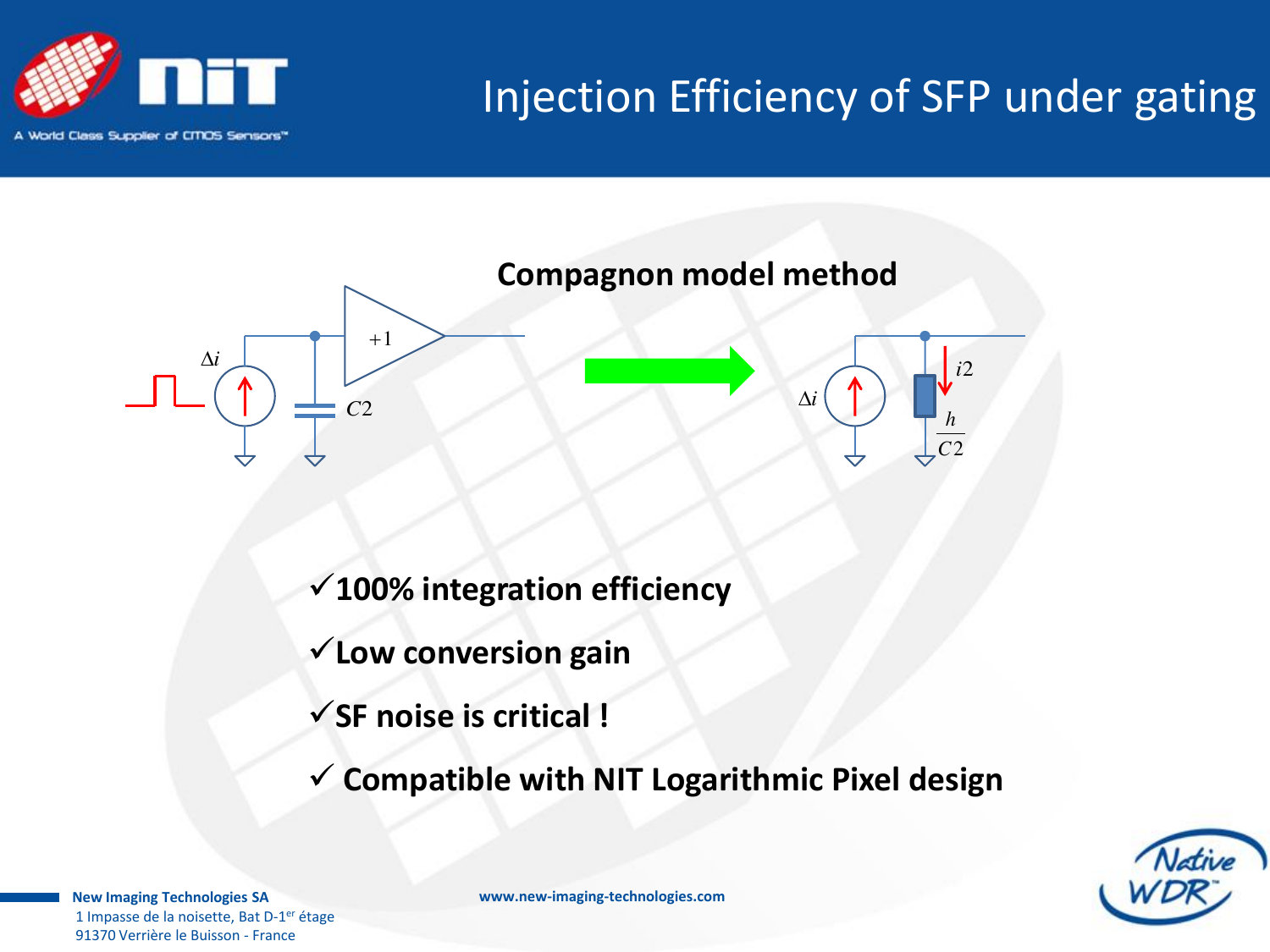

# **NIT Solution for Gated AI**

- •**Compact and low power consumption SWIR camera**
- • **Very short exposure time down to 200ns**
- • **Very low latency : 200ns**
- • **Very low jitter <10ns**



- •**Adjustable trigger delay for spatial scanning with steps <30ns**
- •**Very efficient global shutter gating**

**New Imaging Technologies SA**  1 Impasse de la noisette. Bat D-1<sup>er</sup> étage 91370 Verrière le Buisson - France

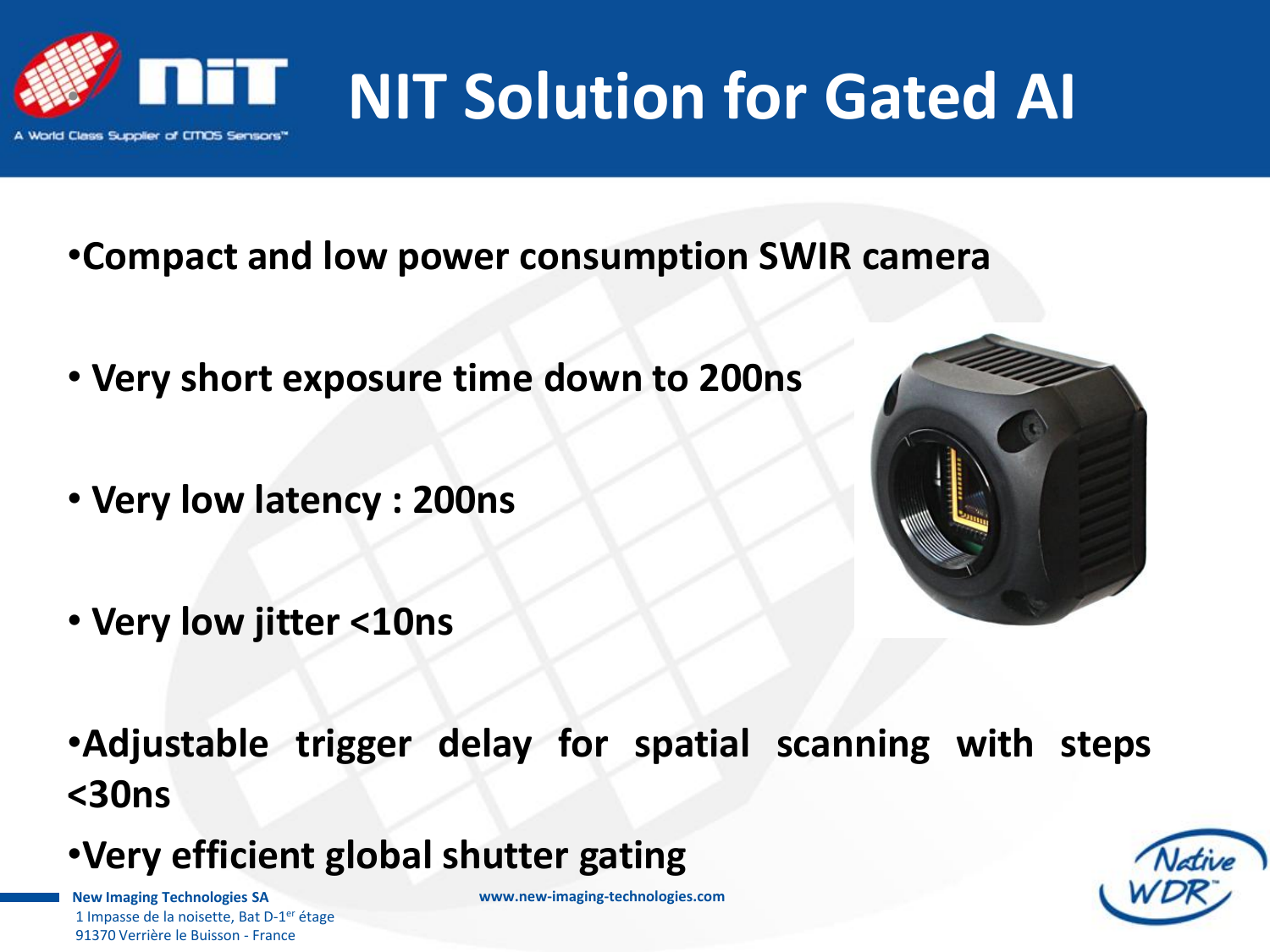

with a phase shifted 4ns laser impulse





 **High and Constant injection efficiency** 

 **Highly efficient shutter at high speed** 

**New Imaging Technologies SA**  1 Impasse de la noisette, Bat D-1<sup>er</sup> étage 91370 Verrière le Buisson - France